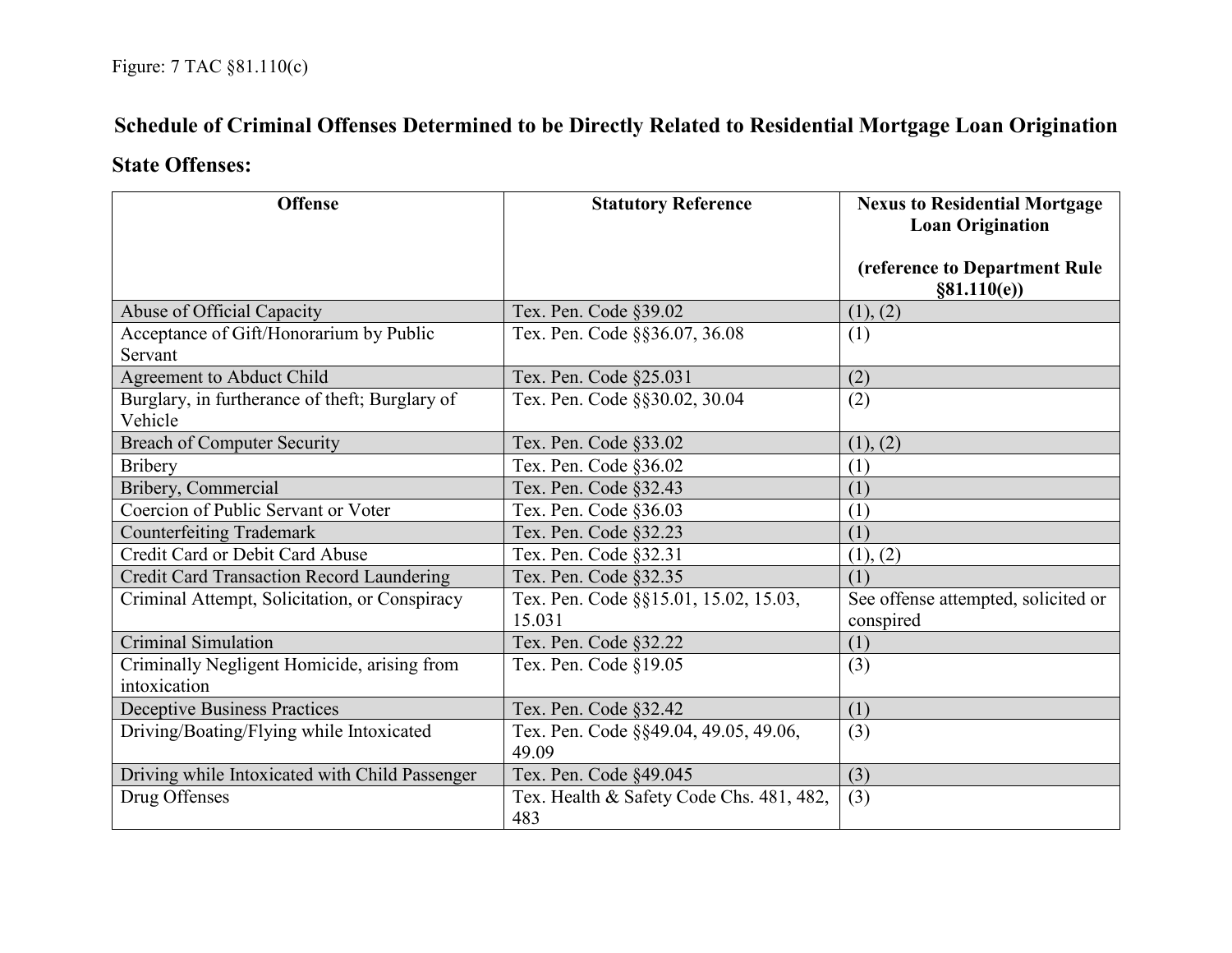| Escape from Custody                              | Tex. Pen. Code §38.06  | (1)      |
|--------------------------------------------------|------------------------|----------|
| <b>Evading Arrest or Detention</b>               | Tex. Pen. Code §38.04  | (1)      |
| Exploitation of Child/Elderly/Disabled           | Tex. Pen. Code §32.53  | (1), (2) |
| False Report of Emergency                        | Tex. Pen. Code §42.06  | (1)      |
| False Report to Law Enforcement                  | Tex. Pen. Code §37.08  | (1)      |
| False Statement to Obtain Property, Credit or    | Tex. Pen. Code §32.32  | (1), (2) |
| Services                                         |                        |          |
| Forgery                                          | Tex. Pen. Code §32.21  | (1), (2) |
| <b>Fraudulent Court Record</b>                   | Tex. Pen. Code §37.13  | (1)      |
| Fraudulent Destruction, Removal, or              | Tex. Pen. Code §32.47  | (1)      |
| Concealment of Writing                           |                        |          |
| Fraudulent Filing of Financing Statement         | Tex. Pen. Code §37.101 | (1)      |
| Fraudulent or Fictitious Military Record         | Tex. Pen. Code §32.54  | (1)      |
| Fraudulent Use or Possession of Identifying      | Tex. Pen. Code §32.51  | (1)      |
| Information                                      |                        |          |
| Fraudulent, Substandard, or Fictitious Degree    | Tex. Pen. Code §32.52  | (1)      |
| Fraudulent Transfer of a Motor Vehicle           | Tex. Pen. Code §32.34  | (1)      |
| Hindering Apprehension or Prosecution            | Tex. Pen. Code §38.05  | (1)      |
| <b>Hindering Secured Creditors</b>               | Tex. Pen. Code §32.33  | (1), (2) |
| <b>Impersonating Lawyer</b>                      | Tex. Pen. Code §38.122 | (1)      |
| <b>Impersonating Public Servant</b>              | Tex. Pen. Code §37.11  | (1)      |
| <b>Impersonating Peace Officer</b>               | Tex. Pen. Code §37.12  | (1)      |
| Improper Gift to Public Servant                  | Tex. Pen. Code §36.09  | (1)      |
| Improper Influence                               | Tex. Pen. Code §36.04  | (1)      |
| <b>Insurance Fraud</b>                           | Tex. Pen. Code §35.02  | (1)      |
| <b>Intoxication Assault</b>                      | Tex. Pen. Code §49.07  | (3)      |
| <b>Intoxication Manslaughter</b>                 | Tex. Pen. Code §49.08  | (3)      |
| Manslaughter, arising from intoxication          | Tex. Pen. Code §19.04  | (3)      |
| Medicaid Fraud                                   | Tex. Pen. Code §35A.02 | (1), (2) |
| Misapplication of Fiduciary Property or Property | Tex. Pen. Code §32.45  | (1), (2) |
| of Financial Institution                         |                        |          |
| Misuse of Official Information                   | Tex. Pen. Code §39.06  | (1)      |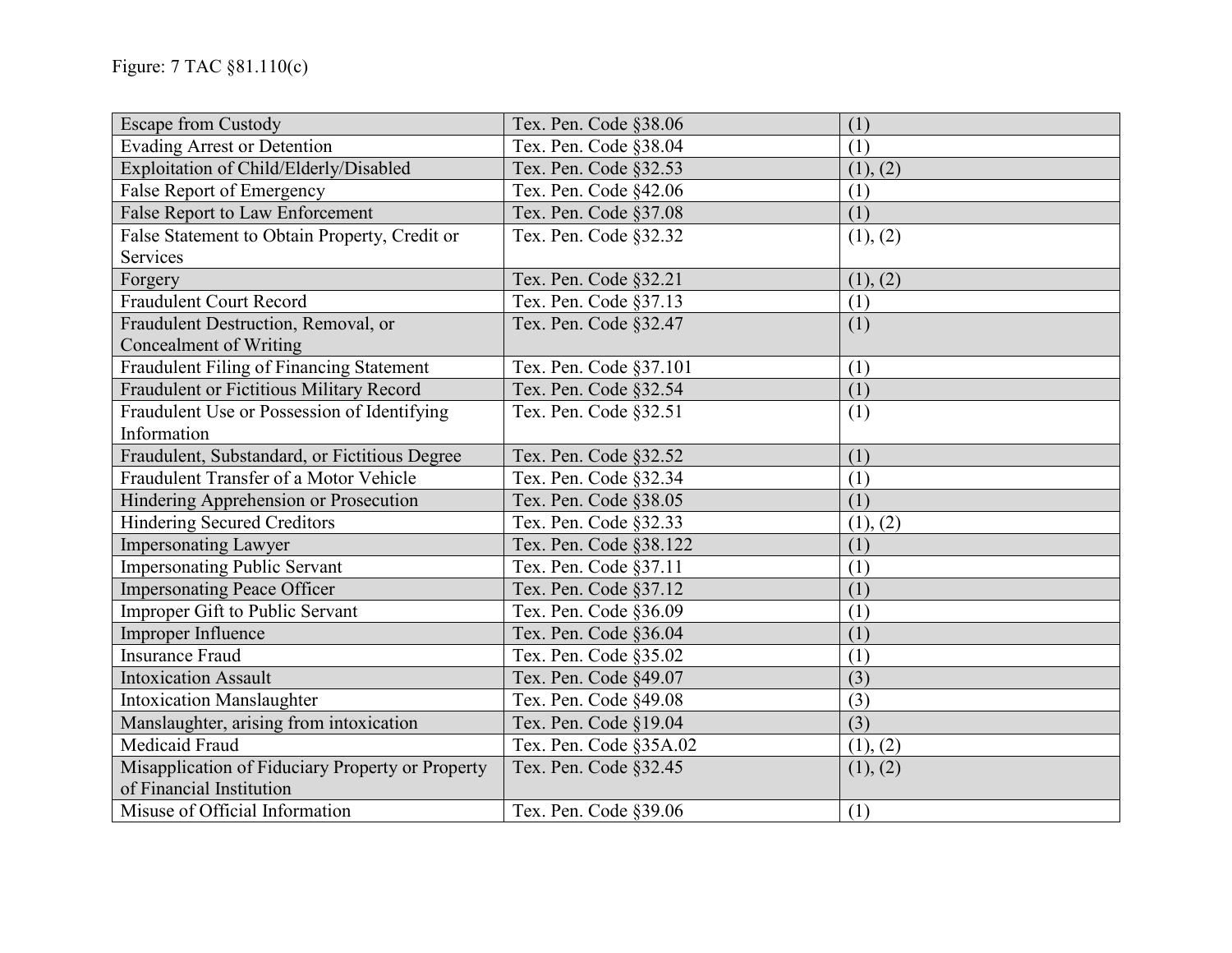| Money Laundering                                  | Tex. Pen. Code §34.02           | (1), (2)               |
|---------------------------------------------------|---------------------------------|------------------------|
| Official Oppression by Public Servant             | Tex. Pen. Code §39.03           | (1)                    |
| Online Impersonation                              | Tex. Pen. Code §33.07           | (1)                    |
| Organized Criminal Activity                       | Tex. Pen. Code §71.02           | See underlying offense |
| Perjury; Aggravated Perjury                       | Tex. Pen. Code §§37.02, 37.03   | (1)                    |
| Prohibited Substances and Items in Correctional   | Tex. Pen. Code §38.11           | (1), (3)               |
| Facility                                          |                                 |                        |
| Robbery; Aggravated Robbery                       | Tex. Pen. Code §§29.02, 29.03   | (2)                    |
| Securing Execution of Document by Deception       | Tex. Pen. Code §32.46           | (1), (2)               |
| <b>Simulating Legal Process</b>                   | Tex. Pen. Code §32.48           | (1)                    |
| Smuggling of Persons; Continuous Smuggling of     | Tex. Pen. Code §§20.05, 20.06   | (1)                    |
| Persons                                           |                                 |                        |
| <b>Stealing or Receiving Stolen Check</b>         | Tex. Pen. Code §32.24           | (1), (2)               |
| Tampering of Electronic Data                      | Tex. Pen. Code §33.023          | (1)                    |
| Tampering with Consumer Product                   | Tex. Pen. Code §22.09           | (1)                    |
| Tampering with Governmental Record                | Tex. Pen. Code §37.10           | (1)                    |
| Tampering with Identification Numbers             | Tex. Pen. Code §31.11           | (1)                    |
| Tampering with or Fabricating Physical Evidence   | Tex. Pen. Code §37.09           | (1)                    |
| Tampering with Witness                            | Tex. Pen. Code §36.05           | (1)                    |
| Theft                                             | Tex. Pen. Code §31.03           | (2)                    |
| Theft - Organized Retail Theft                    | Tex. Pen. Code §31.16           | (2)                    |
| Theft of Cargo                                    | Tex. Pen. Code §31.18           | (2)                    |
| Theft of Petroleum Product                        | Tex. Pen. Code §31.19           | (2)                    |
| Theft of Service                                  | Tex. Pen. Code §31.04           | (1), (2)               |
| Trafficking of Persons; Continuous Trafficking of | Tex. Pen. Code §§20A.02, 20A.03 | (1)                    |
| Persons                                           |                                 |                        |
| Unauthorized Absence from Corrections Facility    | Tex. Pen. Code §38.113          | (1)                    |
| Unauthorized Acquisition or Transfer of           | Tex. Pen. Code §31.17           | (1), (2)               |
| <b>Financial Information</b>                      |                                 |                        |
| Unauthorized Use of a Vehicle                     | Tex. Pen. Code §31.07           | (1), (2)               |
| Unlawful Access to Stored Communications          | Tex. Pen. Code §16.04           | (1), (2)               |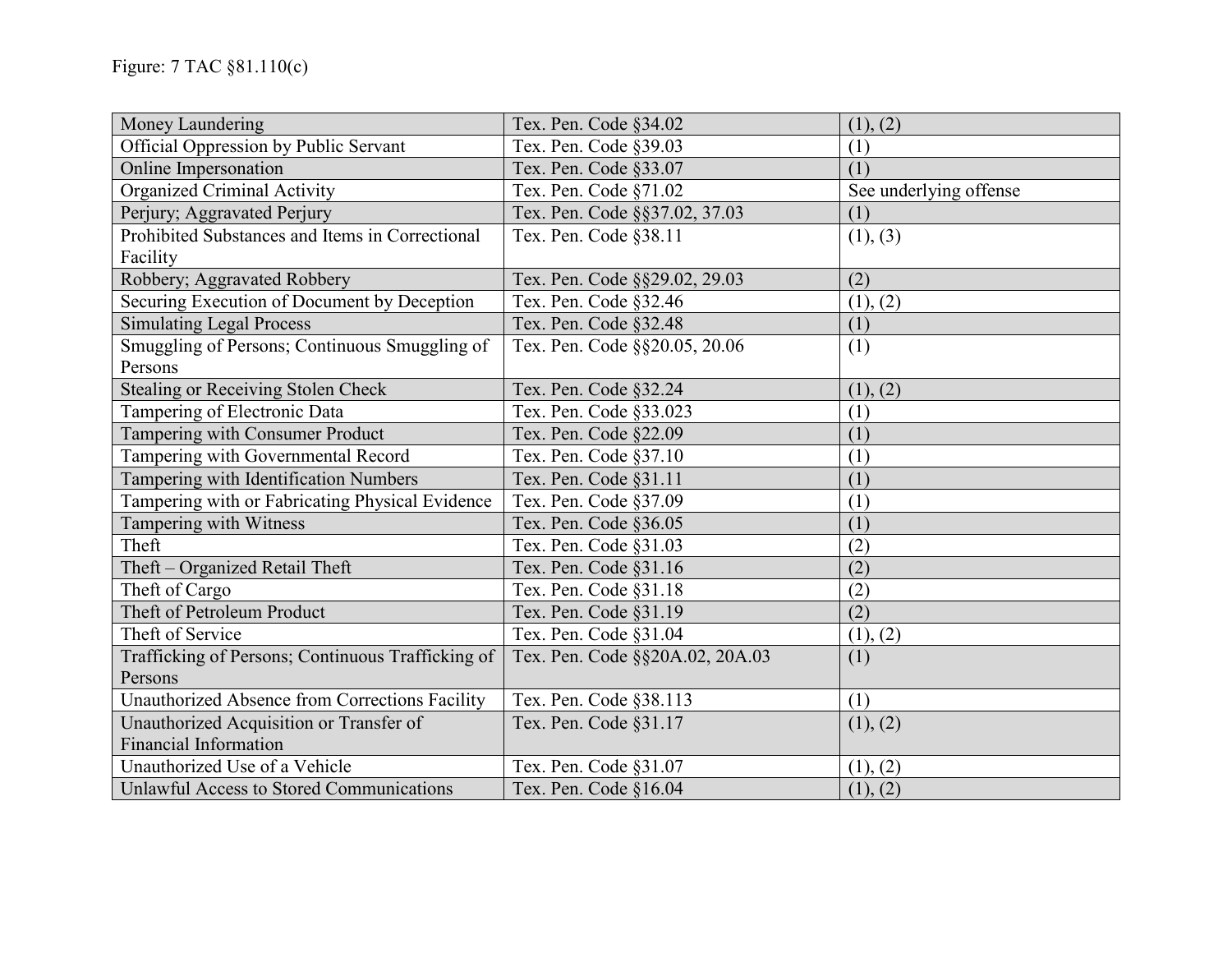| Unlawful Interception, Use, or Disclosure of   | Tex. Pen. Code $§16.02$ |  |
|------------------------------------------------|-------------------------|--|
| Wire, Oral or Electronic Communications        |                         |  |
| Unlawful Use of Criminal Instrument or         | Tex. Pen. Code §16.01   |  |
| <b>Mechanical Security Device</b>              |                         |  |
| Unlawful Use of Pen Register or Trap and Trace | Tex. Pen. Code $§16.03$ |  |
| Device                                         |                         |  |

## **Federal Offenses:**

| <b>Offense</b>                                           | <b>Statutory Reference</b>               | <b>Nexus to Residential Mortgage</b><br><b>Loan Origination</b> |
|----------------------------------------------------------|------------------------------------------|-----------------------------------------------------------------|
|                                                          |                                          | (reference to Department Rule<br>§81.110(e)                     |
| <b>Bankruptcy Fraud</b>                                  | 18 U.S.C. §§151-158                      | (1)                                                             |
| Bribery, Graft and Conflicts of Interest                 | 18 U.S.C. §§201-227                      | (1)                                                             |
| Conspiracy to Commit Offense or Defraud                  | 18 U.S.C. §§371-373                      | $(1)$ ; See also conspired offense, if<br>applicable            |
| Counterfeiting and Forgery                               | 18 U.S.C. §§470-514                      | (1)                                                             |
| <b>Customs Fraud</b>                                     | 18 U.S.C. §§541-555                      | (1)                                                             |
| Drug Offenses                                            | 21 U.S.C. §§841-865                      | (3)                                                             |
| False Claims Affecting Government                        | 18 U.S.C. §§281-293                      | (1)                                                             |
| Fraud, False Statements, Identity Theft                  | 18 U.S.C. §§1001-1070                    | (1)                                                             |
| Mail Fraud, and other fraud offenses (Wire Fraud,        | 18 U.S.C. §§1341-1351; 15 U.S.C. §§      | (1), (2)                                                        |
| bank fraud, health care fraud,                           | 78ff(a), 78j, 77x, 80b-17, 80a-48, 77yyy |                                                                 |
| securities/investment fraud)                             |                                          |                                                                 |
| Obstruction of Justice / Tampering with                  | 18 U.S.C. §§1501-1521; 2071-2076         | (1)                                                             |
| <b>Government Records</b>                                |                                          |                                                                 |
| Passport/Visa Fraud                                      | 18 U.S.C. §§1541-1547                    | (1)                                                             |
| Perjury                                                  | 18 U.S.C. §§1621-1623                    | (1)                                                             |
| Racketeering/RICO Offenses/ Money Laundering<br>Offenses | 18 U.S.C. §§1951-1990                    | (1), (2)                                                        |